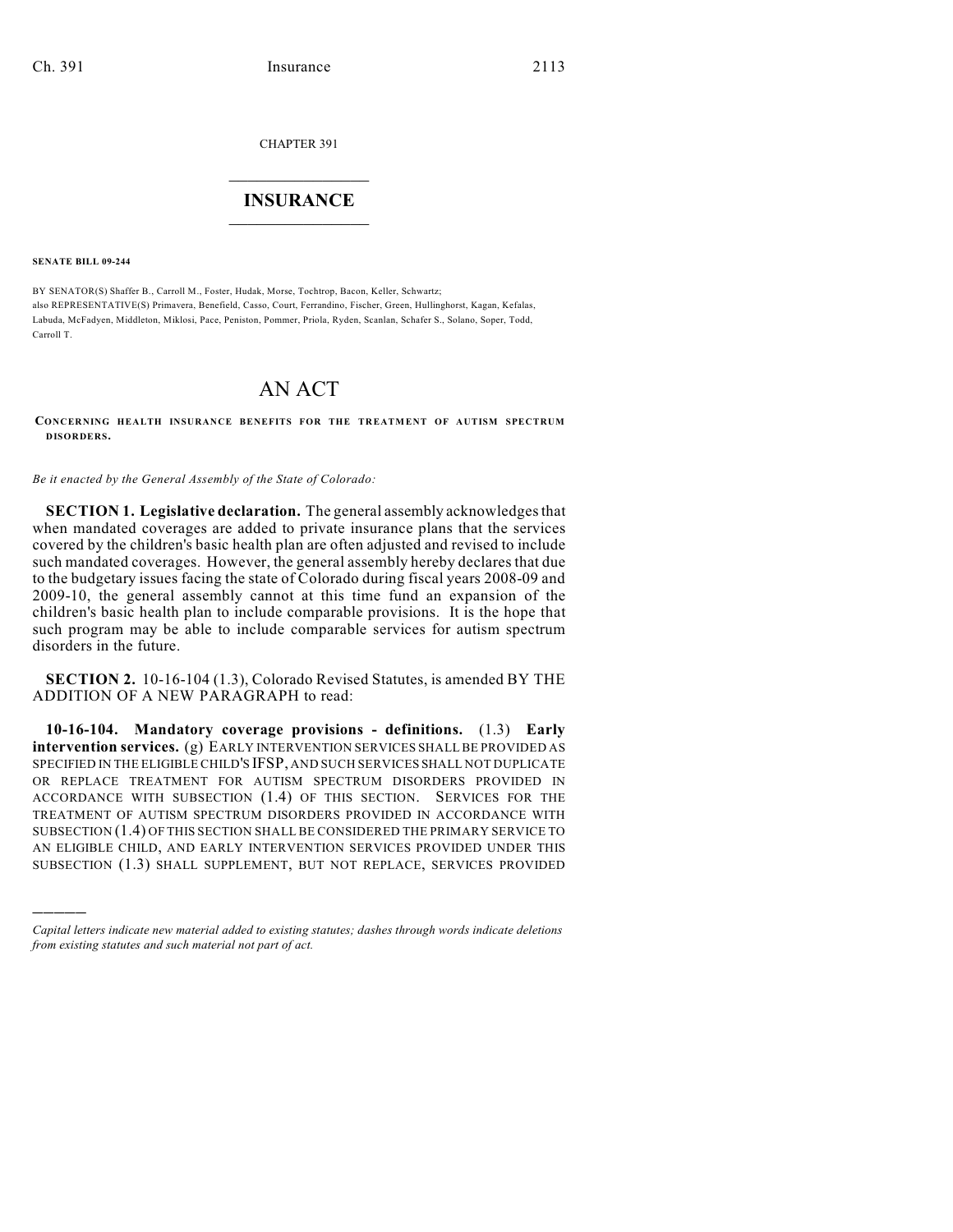UNDER SUBSECTION (1.4) OF THIS SECTION.

**SECTION 3.** 10-16-104, Colorado Revised Statutes, is amended BY THE ADDITION OF A NEW SUBSECTION to read:

**10-16-104. Mandatory coverage provisions - definitions.** (1.4) **Autism spectrum disorders.** (a) AS USED IN THIS SUBSECTION (1.4), UNLESS THE CONTEXT OTHERWISE REQUIRES:

(I) "APPLIED BEHAVIOR ANALYSIS" MEANS THE USE OF BEHAVIOR ANALYTIC METHODS AND RESEARCH FINDINGS TO CHANGE SOCIALLY IMPORTANT BEHAVIORS IN MEANINGFUL WAYS.

(II) "AUTISM SERVICES PROVIDER" MEANS ANY PERSON WHO PROVIDES DIRECT SERVICES TO A PERSON WITH AUTISM SPECTRUM DISORDER, IS LICENSED, CERTIFIED, OR REGISTERED BY THE APPLICABLE STATE LICENSING BOARD OR BY A NATIONALLY RECOGNIZED ORGANIZATION, AND WHO MEETS ONE OF THE FOLLOWING:

(A) HAS A DOCTORAL DEGREE WITH A SPECIALTY IN PSYCHIATRY, MEDICINE, OR CLINICAL PSYCHOLOGY, IS ACTIVELY LICENSED BY THE STATE BOARD OF MEDICAL EXAMINERS, AND HAS ONE YEAR OF DIRECT EXPERIENCE IN BEHAVIORAL THERAPIES THAT ARE CONSISTENT WITH BEST PRACTICE AND RESEARCH ON EFFECTIVENESS FOR PEOPLE WITH AUTISM SPECTRUM DISORDERS;

(B) HAS A DOCTORAL DEGREE IN ONE OF THE BEHAVIORAL OR HEALTH SCIENCES AND HAS COMPLETED ONE YEAR OF EXPERIENCE IN BEHAVIORAL THERAPIES THAT ARE CONSISTENT WITH BEST PRACTICE AND RESEARCH ON EFFECTIVENESS FOR PEOPLE WITH AUTISM SPECTRUM DISORDERS;

(C) HAS A MASTER'S DEGREE OR HIGHER IN BEHAVIORAL SCIENCES AND IS NATIONALLY CERTIFIED AS A "BOARD CERTIFIED BEHAVIOR ANALYST" OR CERTIFIED BY A SIMILAR NATIONALLY RECOGNIZED ORGANIZATION;

(D) HAS A MASTER'S DEGREE OR HIGHER IN ONE OF THE BEHAVIOR OR HEALTH SCIENCES, IS CREDENTIALED AS A RELATED SERVICES PROVIDER, AND HAS COMPLETED ONE YEAR OF DIRECT SUPERVISED EXPERIENCE IN BEHAVIORAL THERAPIES THAT ARE CONSISTENT WITH BEST PRACTICE AND RESEARCH ON EFFECTIVENESS FOR PEOPLE WITH AUTISM SPECTRUM DISORDERS. FOR THE PURPOSES OF THIS SUB-SUBPARAGRAPH (D), "RELATED SERVICES PROVIDER" MEANS A PHYSICAL THERAPIST, OCCUPATIONAL THERAPIST, OR SPEECH THERAPIST.

(E) HAS A BACCALAUREATE DEGREE OR HIGHER IN BEHAVIORAL SCIENCES AND IS NATIONALLY CERTIFIED AS A "BOARD CERTIFIED ASSOCIATE BEHAVIOR ANALYST" OR CERTIFIED BY A SIMILAR NATIONALLY RECOGNIZED ORGANIZATION.

(III) "AUTISM SPECTRUM DISORDERS" OR "ASD" INCLUDES THE FOLLOWING NEUROBIOLOGICAL DISORDERS: AUTISTIC DISORDER, ASPERGER'S DISORDER, AND ATYPICAL AUTISM AS A DIAGNOSIS WITHIN PERVASIVE DEVELOPMENTAL DISORDER NOT OTHERWISE SPECIFIED, AS DEFINED IN THE MOST RECENT EDITION OF THE DIAGNOSTIC AND STATISTICAL MANUAL OF MENTAL DISORDERS, AT THE TIME OF THE DIAGNOSIS.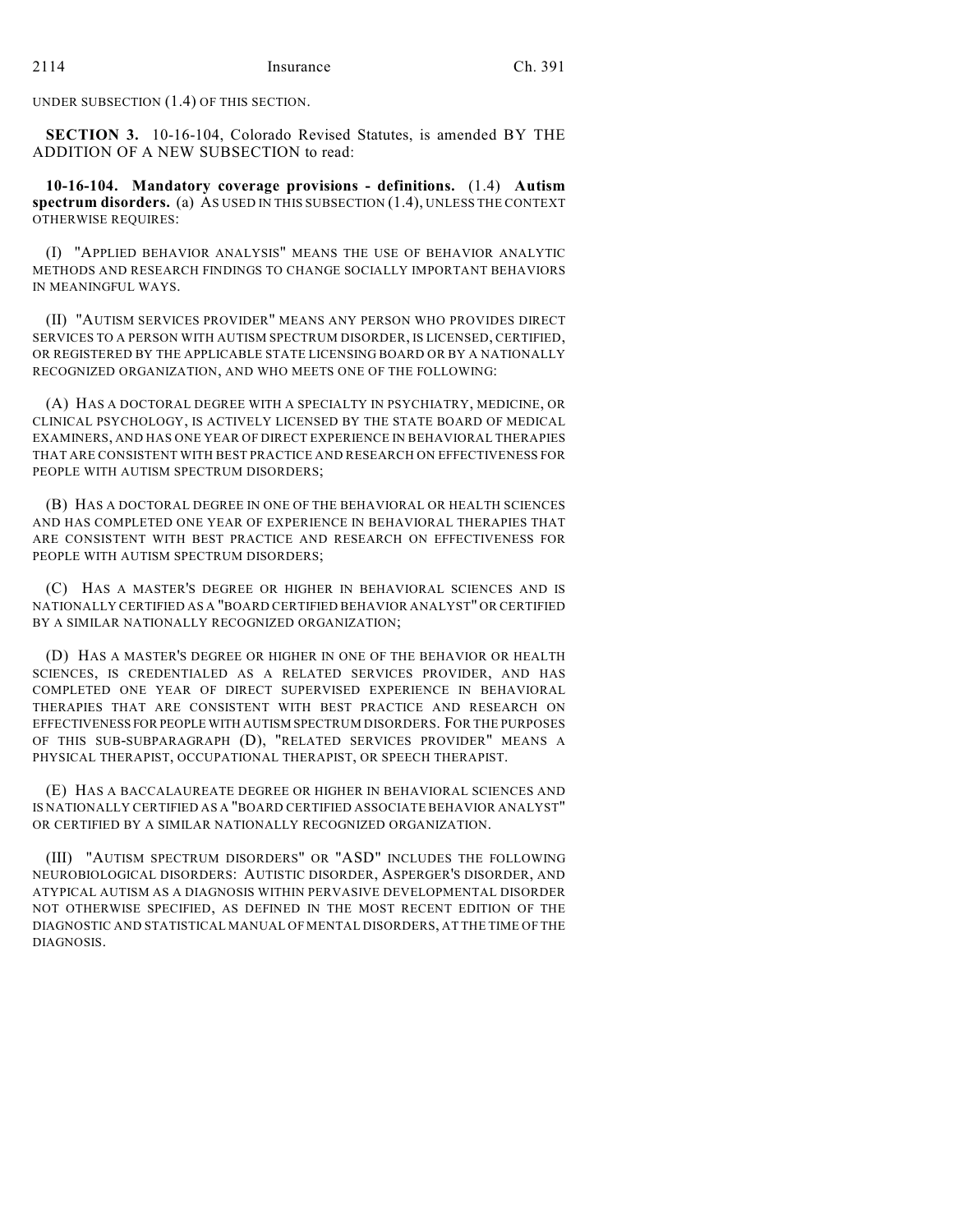## Ch. 391 Insurance 2115

(IV) "HEALTH BENEFIT PLAN" SHALL HAVE THE SAME MEANING AS PROVIDED IN SECTION 10-16-102 (21). IN ADDITION, THE TERM "HEALTH BENEFIT PLAN", AS USED IN THIS SUBSECTION (1.4), EXCLUDES SHORT-TERM LIMITED DURATION HEALTH INSURANCE POLICIES AS DEFINED IN SECTION 10-16-102 (21) (b). "HEALTH BENEFIT PLAN", AS USED IN THIS SUBSECTION (1.4), DOES NOT INCLUDE INDIVIDUAL HEALTH BENEFIT PLANS.

(V) "INDIVIDUALIZED EDUCATION PLAN" SHALL HAVE THE SAME MEANING AS PROVIDED IN SECTION 22-20-103, C.R.S.

(VI) "INDIVIDUALIZED FAMILY SERVICE PLAN" SHALL HAVE THE SAME MEANING AS PROVIDED IN SECTION 27-10.5-102, C.R.S.

(VII) "INDIVIDUALIZED PLAN" SHALL HAVE THE SAME MEANING AS PROVIDED IN SECTION 27-10.5-102, C.R.S.

(VIII) "PHARMACY CARE" MEANS MEDICATIONS PRESCRIBED BY A PHYSICIAN LICENSED BY THE STATE BOARD OF MEDICAL EXAMINERS UNDER THE "COLORADO MEDICAL PRACTICE ACT", ARTICLE 36 OF TITLE 12, C.R.S.

(IX) "PSYCHIATRIC CARE" MEANS DIRECT OR CONSULTATIVE SERVICES PROVIDED BY A PSYCHIATRIST LICENSED BY THE STATE BOARD OF MEDICAL EXAMINERS UNDER THE "COLORADO MEDICAL PRACTICE ACT", ARTICLE 36 OF TITLE 12, C.R.S.

(X) "PSYCHOLOGICAL CARE" MEANS DIRECT OR CONSULTATIVE SERVICES PROVIDED BY A PSYCHOLOGIST LICENSED BY THE STATE BOARD OF PSYCHOLOGIST EXAMINERS PURSUANT TO PART 3 OF ARTICLE 43 OF TITLE 12, C.R.S., OR A SOCIAL WORKER LICENSED BY THE STATE BOARD OF SOCIAL WORK EXAMINERS PURSUANT TO PART 4 OF ARTICLE 43 OF TITLE 12, C.R.S.

(XI) "THERAPEUTIC CARE" MEANS SERVICES PROVIDED BY A SPEECH THERAPIST, AN OCCUPATIONAL THERAPIST REGISTERED TO PRACTICE OCCUPATIONAL THERAPY PURSUANT TO ARTICLE 40.5 OF TITLE 12, C.R.S., A PHYSICAL THERAPIST LICENSED TO PRACTICE PHYSICAL THERAPY PURSUANT TO ARTICLE 41 OF TITLE 12, C.R.S., OR AN AUTISM SERVICES PROVIDER. "THERAPEUTIC CARE" INCLUDES, BUT IS NOT LIMITED TO, SPEECH, OCCUPATIONAL, AND APPLIED BEHAVIOR ANALYTIC AND PHYSICAL THERAPIES.

(XII) "TREATMENT FOR AUTISM SPECTRUM DISORDERS" SHALL BE FOR TREATMENTS THAT ARE MEDICALLY NECESSARY, APPROPRIATE, EFFECTIVE, OR EFFICIENT. THE TREATMENTS LISTED IN THIS SUBPARAGRAPH (XII) ARE NOT CONSIDERED EXPERIMENTAL OR INVESTIGATIONAL AND ARE CONSIDERED APPROPRIATE, EFFECTIVE, OR EFFICIENT FOR THE TREATMENT OF AUTISM. "TREATMENT FOR AUTISM SPECTRUM DISORDERS" SHALL INCLUDE THE FOLLOWING:

(A) EVALUATION AND ASSESSMENT SERVICES;

(B) BEHAVIOR TRAINING AND BEHAVIOR MANAGEMENT AND APPLIED BEHAVIOR ANALYSIS, INCLUDING BUT NOT LIMITED TO CONSULTATIONS, DIRECT CARE, SUPERVISION, OR TREATMENT, OR ANY COMBINATION THEREOF, FOR AUTISM SPECTRUM DISORDERS PROVIDED BY AUTISM SERVICES PROVIDERS;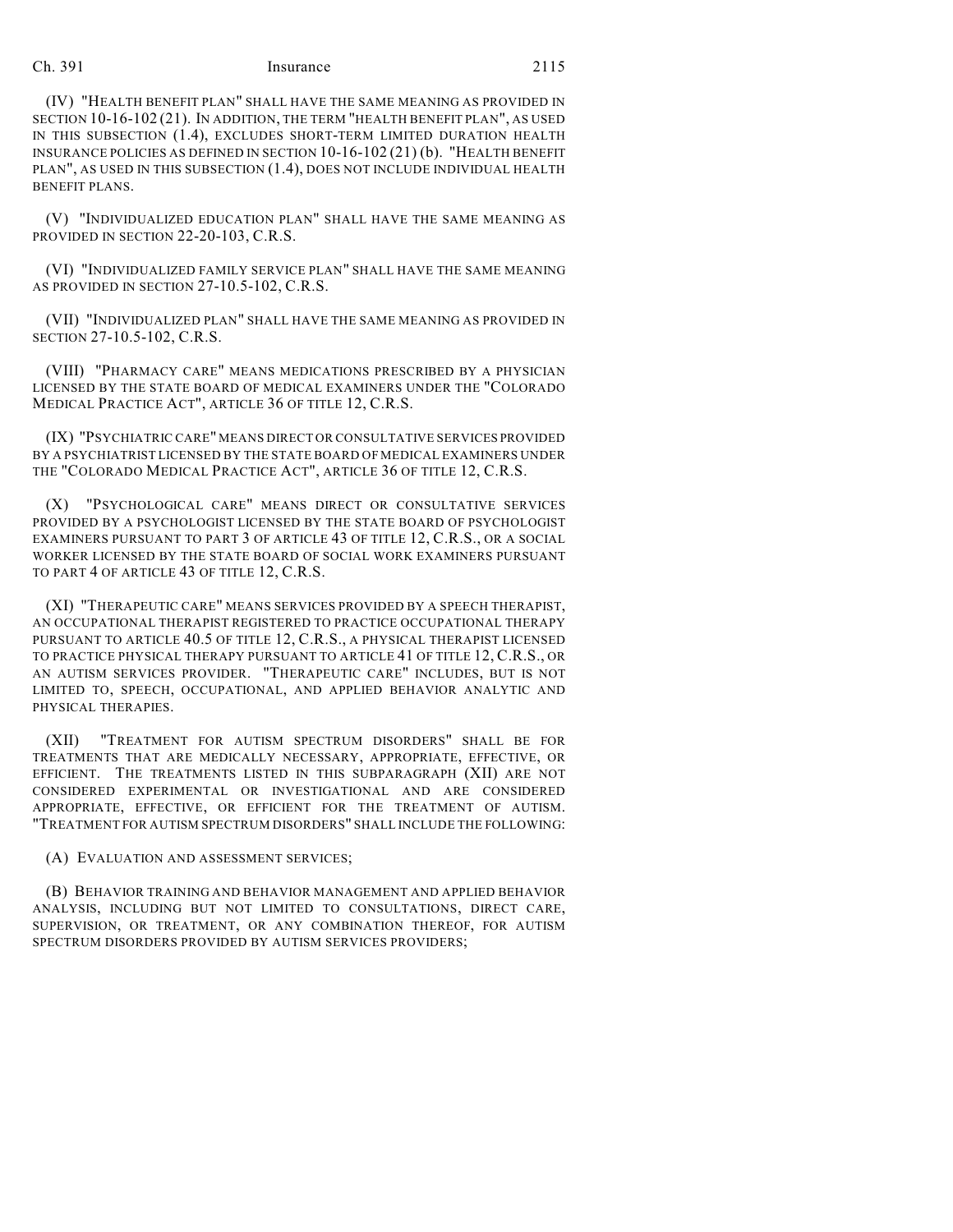## 2116 Insurance Ch. 391

(C) HABILITATIVE OR REHABILITATIVE CARE, INCLUDING, BUT NOT LIMITED TO, OCCUPATIONAL THERAPY, PHYSICAL THERAPY, OR SPEECH THERAPY, OR ANY COMBINATION OF THOSE THERAPIES. FOR A PERSON WHO IS ALSO COVERED UNDER SUBSECTION (1.7) OF THIS SECTION, THE LEVEL OF BENEFITS FOR OCCUPATIONAL THERAPY, PHYSICAL THERAPY, OR SPEECH THERAPY SHALL EXCEED THE LIMIT OF TWENTY VISITS FOR EACH THERAPY IF SUCH THERAPY IS MEDICALLY NECESSARY TO TREAT AUTISM SPECTRUM DISORDERS UNDER THIS SUBSECTION (1.4).

(D) PHARMACY CARE AND MEDICATION, IF COVERED BY THE HEALTH BENEFIT PLAN;

(E) PSYCHIATRIC CARE;

(F) PSYCHOLOGICAL CARE, INCLUDING FAMILY COUNSELING; AND

(G) THERAPEUTIC CARE.

(XIII) "TREATMENT PLAN" MEANS A PLAN DEVELOPED FOR AN INDIVIDUAL BY AN AUTISM SERVICES PROVIDER AND PRESCRIBED BY A LICENSED PHYSICIAN OR A LICENSED PSYCHOLOGIST PURSUANT TO A COMPREHENSIVE EVALUATION OR REEVALUATION FOR AN INDIVIDUAL CONSISTING OF THE INDIVIDUAL'S DIAGNOSIS; PROPOSED TREATMENT BY TYPE, FREQUENCY, AND ANTICIPATED TREATMENT; THE ANTICIPATED OUTCOMES STATED AS GOALS; AND THE FREQUENCY BY WHICH THE TREATMENT PLAN WILL BE UPDATED. THE TREATMENT PLAN SHALL BE DEVELOPED IN ACCORDANCE WITH THE PATIENT-CENTERED MEDICAL HOME AS DEFINED IN SECTION 25.5-1-103 (5.5), C.R.S.

(b) (I) ON OR AFTER JULY 1, 2010, ALL HEALTH BENEFIT PLANS ISSUED OR RENEWED IN THIS STATE SHALL PROVIDE COVERAGE FOR THE ASSESSMENT, DIAGNOSIS, AND TREATMENT OF AUTISM SPECTRUM DISORDERS FOR A CHILD PURSUANT TO THIS SUBSECTION (1.4). FOR A CHILD FROM BIRTH THROUGH EIGHT YEARS OF AGE UP TO, BUT NOT INCLUDING, NINE YEARS OF AGE, THE ANNUAL MAXIMUM BENEFIT FOR APPLIED BEHAVIOR ANALYSIS FOR AUTISM SPECTRUM DISORDERS REQUIRED BY THIS SUBSECTION (1.4) SHALL BE IN AN AMOUNT NOT TO EXCEED THIRTY-FOUR THOUSAND DOLLARS AND FOR A CHILD NINE YEARS OF AGE OR OLDER AND UNDER NINETEEN YEARS OF AGE, THE ANNUAL MAXIMUM BENEFIT FOR APPLIED BEHAVIOR ANALYSIS FOR AUTISM SPECTRUM DISORDERS REQUIRED BY THIS SUBSECTION (1.4) SHALL BE IN AN AMOUNT NOT TO EXCEED TWELVE THOUSAND DOLLARS.

(II) NOTHING IN THIS SUBSECTION (1.4) SHALL BE CONSTRUED TO:

(A) REQUIRE OR PERMIT A CARRIER TO REDUCE BENEFITS PROVIDED FOR AUTISM SPECTRUM DISORDERS IF A HEALTH BENEFIT PLAN ALREADY PROVIDES COVERAGE THAT EXCEEDS THE REQUIREMENTS OF THIS SUBSECTION (1.4);

(B) PREVENT A CARRIER FROM INCREASING BENEFITS PROVIDED FOR AUTISM SPECTRUM DISORDERS; OR

(C) LIMIT COVERAGE FOR PHYSICAL OR MENTAL HEALTH BENEFITS COVERED UNDER A HEALTH BENEFIT PLAN.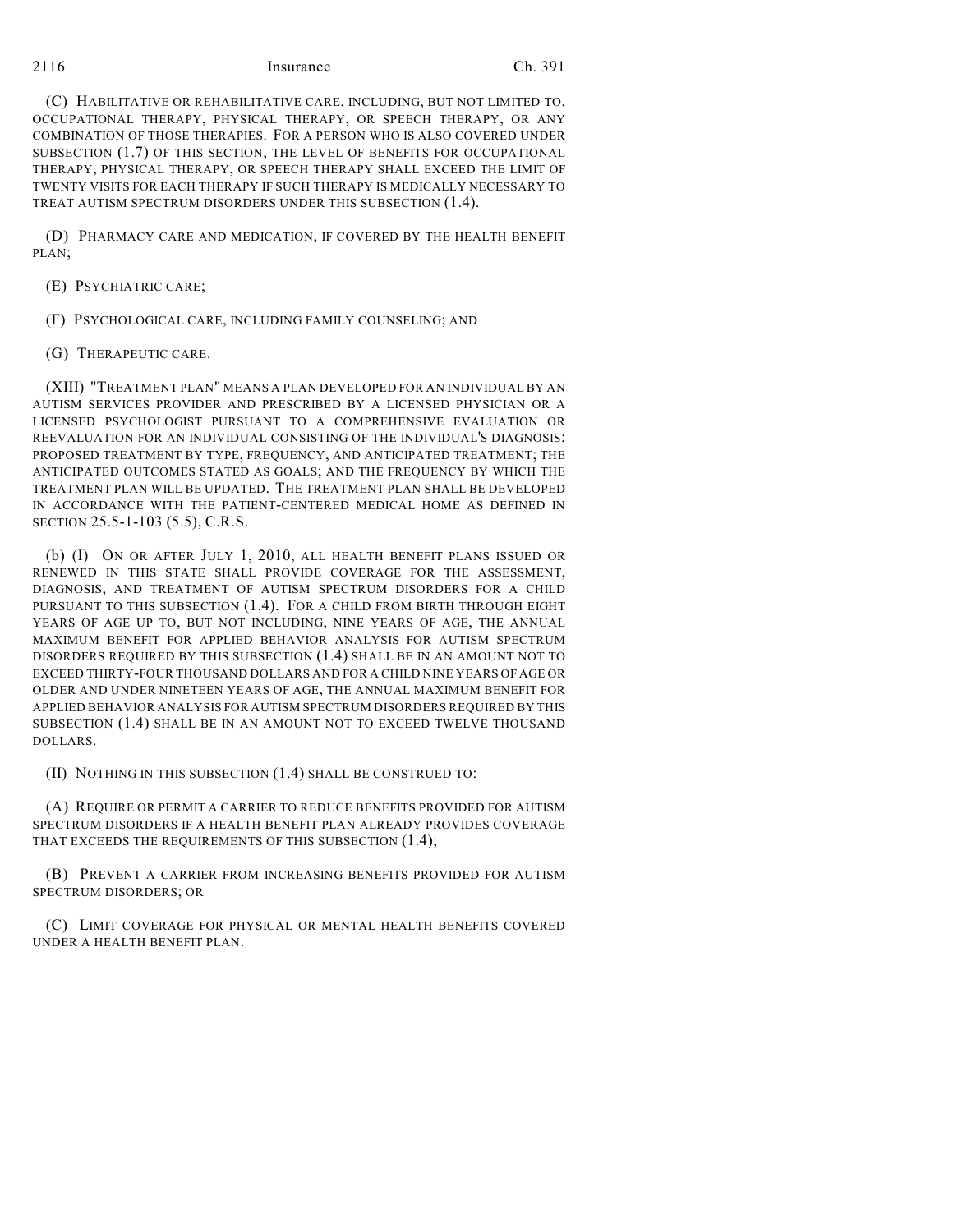#### Ch. 391 Insurance 2117

(c) TREATMENT FOR AUTISM SPECTRUM DISORDERS SHALL BE PRESCRIBED OR ORDERED BY A LICENSED PHYSICIAN OR LICENSED PSYCHOLOGIST.

(d) A HEALTH BENEFIT PLAN OFFERED TO RESIDENTS OF THIS STATE PROVIDING BASIC HEALTH CARE SERVICES THAT IS DELIVERED, ISSUED FOR DELIVERY, OR RENEWED IN THIS STATE SHALL NOT EXCLUDE AUTISM SPECTRUM DISORDERS OR IMPOSE ADDITIONAL REQUIREMENTS FOR AUTHORIZATION OF SERVICES THAT OPERATE TO EXCLUDE COVERAGE FOR THE ASSESSMENT, DIAGNOSIS, AND TREATMENT OF AUTISM SPECTRUM DISORDERS.

(e) EXCEPT AS OTHERWISE PROVIDED IN PARAGRAPH (b) OF THIS SUBSECTION (1.4), THE COVERAGE REQUIRED UNDER THIS SUBSECTION (1.4) SHALL NOT BE SUBJECT TO DOLLAR LIMITS, DEDUCTIBLES, OR COINSURANCE PROVISIONS THAT ARE LESS FAVORABLE TO AN INSURED THAN THE DOLLAR LIMITS, DEDUCTIBLES, OR COINSURANCE PROVISIONS THAT APPLY TO PHYSICAL ILLNESS GENERALLY UNDER THE HEALTH BENEFIT PLAN. THE BENEFITS OF THIS SUBSECTION (1.4) SHALL BE IN ADDITION TO ANY BENEFITS PROVIDED FOR IN SUBSECTIONS (1.3) AND (1.7) OF THIS SECTION.

(f) BENEFITS PROVIDED BY A CARRIER ON BEHALF OF A COVERED INDIVIDUAL FOR ANY CARE, TREATMENT, INTERVENTION, SERVICE, OR ITEM, THE PROVISION OF WHICH WAS FOR THE TREATMENT OF A HEALTH CONDITION NOT DIAGNOSED AS AN AUTISM SPECTRUM DISORDER, SHALL NOT BE APPLIED TOWARD ANY MAXIMUM BENEFIT AMOUNT ESTABLISHED UNDER THIS SUBSECTION (1.4).

(g) A CARRIER MAY NOT DENY OR REFUSE TO PROVIDE OTHERWISE COVERED SERVICES, REFUSE TO ISSUE, RENEW, OR REISSUE, OR OTHERWISE RESTRICT OR TERMINATE COVERAGE UNDER A HEALTH BENEFIT PLAN BECAUSE THE INDIVIDUAL OR HIS OR HER COVERED DEPENDENT IS DIAGNOSED WITH AN AUTISM SPECTRUM DISORDER OR DUE TO THE INDIVIDUAL'S OR DEPENDENT'S UTILIZATION OF SERVICES FOR WHICH BENEFITS ARE MANDATED BY THIS SUBSECTION (1.4).

(h) ANY REVIEW OF A TREATMENT PLAN OR ANY APPEAL OF A DECISION REGARDING TREATMENT SHALL BE SUBJECT TO THE RULES OF THE COMMISSIONER ON PROMPT INVESTIGATION OF HEALTH PLAN CLAIMS INVOLVING UTILIZATION REVIEW AND DENIAL OF BENEFITS.

(i) NOTHING IN THIS SUBSECTION (1.4) SHALL BE CONSTRUED AS AFFECTING ANY OBLIGATION TO PROVIDE SERVICES TO AN INDIVIDUAL UNDER AN INDIVIDUALIZED FAMILY SERVICE PLAN, AN INDIVIDUALIZED EDUCATION PROGRAM, OR AN INDIVIDUALIZED PLAN. THE SERVICES REQUIRED TO BE COVERED BY THIS SUBSECTION (1.4) SHALL BE IN ADDITION TO ANY SERVICES PROVIDED TO AN INDIVIDUAL UNDER AN INDIVIDUALIZED FAMILY SERVICE PLAN, AN INDIVIDUALIZED EDUCATION PROGRAM, OR AN INDIVIDUALIZED PLAN.

(j) COVERAGE UNDER THIS SUBSECTION (1.4) IS SUBJECT TO ALL TERMS, CONDITIONS, DEFINITIONS, RESTRICTIONS, EXCLUSIONS, LIMITATIONS, AND UTILIZATION REVIEW OF HEALTH CARE SERVICES THAT APPLY TO ANY OTHER COVERAGE UNDER THE HEALTH BENEFIT PLAN, INCLUDING THE TREATMENT UNDER THE HEALTH BENEFIT PLAN OF SERVICES PERFORMED BY PARTICIPATING AND NONPARTICIPATING PROVIDERS.